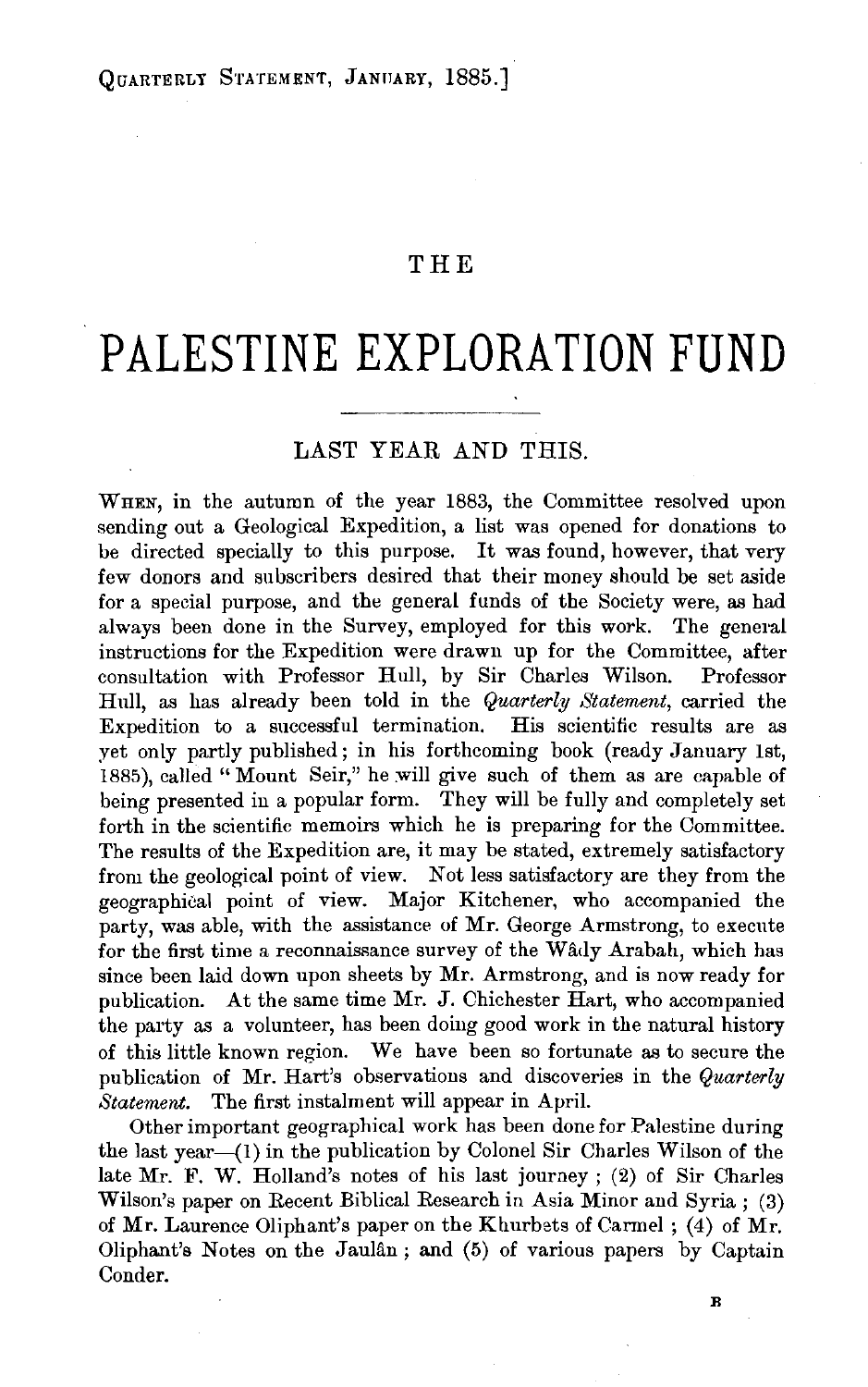The topographical work of the year, which forms so large and important a feature of the *QUarterly Statement,* includes papers by Captain Conder, Mr. H. G. Tomkins, Mr. W. F. Birch, Mr. S. Flecker, Mr. Mearns, Herr Conrad Schick, Dr. Clay Trum bull, Mr. Kennion, and Mr. Baker Greene. The archaeological work of the year includes four very remarkable papers by M. C. Clermont-Ganneau.

 $\overline{We}$  are thus able to look back upon the past year with considerable satisfaction. Though the Firman for continuing the Eastern Survey is still denied us, we have been able unexpectedly to secure the survey of a large and very important part of the Holy Land : we have cleared up many geological problems, and we have made a considerable addition to the archeology and topography of the country.

We have also, at length, completed the great work of the Society in publishing the last two volumes which finish the "Survey of Western Palestine." The work has been in hand for four years; now that it is completed we can look upon it as the permanent record of the greatest geographical and descriptive enterprise ever undertaken for the elucidation of the Bible, and as a work which should form part of every great library.

Since Mr. Armstrong's return he has remained in the service of the Committee, and has been occupied, first, in laying down the geographical work of the Expedition, which is now ready for publication, and next, in preparing a Map of the whole of Palestine, which will contain all our own survey work hitherto done, with the French and other work, as far north as Beyrout, and will be joined on to the Society's already published reduced Map of Western Palestine. It will be in sheets, so that any one sheet can be withdrawn and a new one substituted on the arrival of new matter. He is now engaged upon laying down on this map the Old and New Testament names, boundaries, &c. It is intended, in short, to produce a map, which can be subsequently altered and improved, which shall cover both sides of the Jordan. This map will contain the modern names, with those of the Old and New Testaments. It will be published either as a  $\Gamma$  Modern Palestine East and West of the Jordan, or  $\Gamma$  a man showing  $\text{the old Testament names with the modern names, or as } \text{how not the New }$ Testament names with the modern, or as a map showing all three. It has already been announced that subscribers to the already issued Old and New Testament maps will be enabled to exchange simply on payment of the difference in price and the carriage.

A great many photographs were taken in the Wady Arabah by Dr. Gordon Hull. Some of these have not, unfortunately, come out well. A selection, however, will be made of the best, and a descriptive catalogue written for them, and they will be issued as soon as possible.

As regards the work for the year 1885. There is little hope that the Firman for the Survey of Eastern Palestine will be granted in the present posture of things. If it were granted it would for the moment be  $\hat{\mathbb{E}}$  eless, because all the Royal Engineer officers who have worked for the Find are now on active service-Colonel Sir Charles Wilson, Major Kitchener, and Captain Mantell in Egypt; General Sir Charles Warren and Captain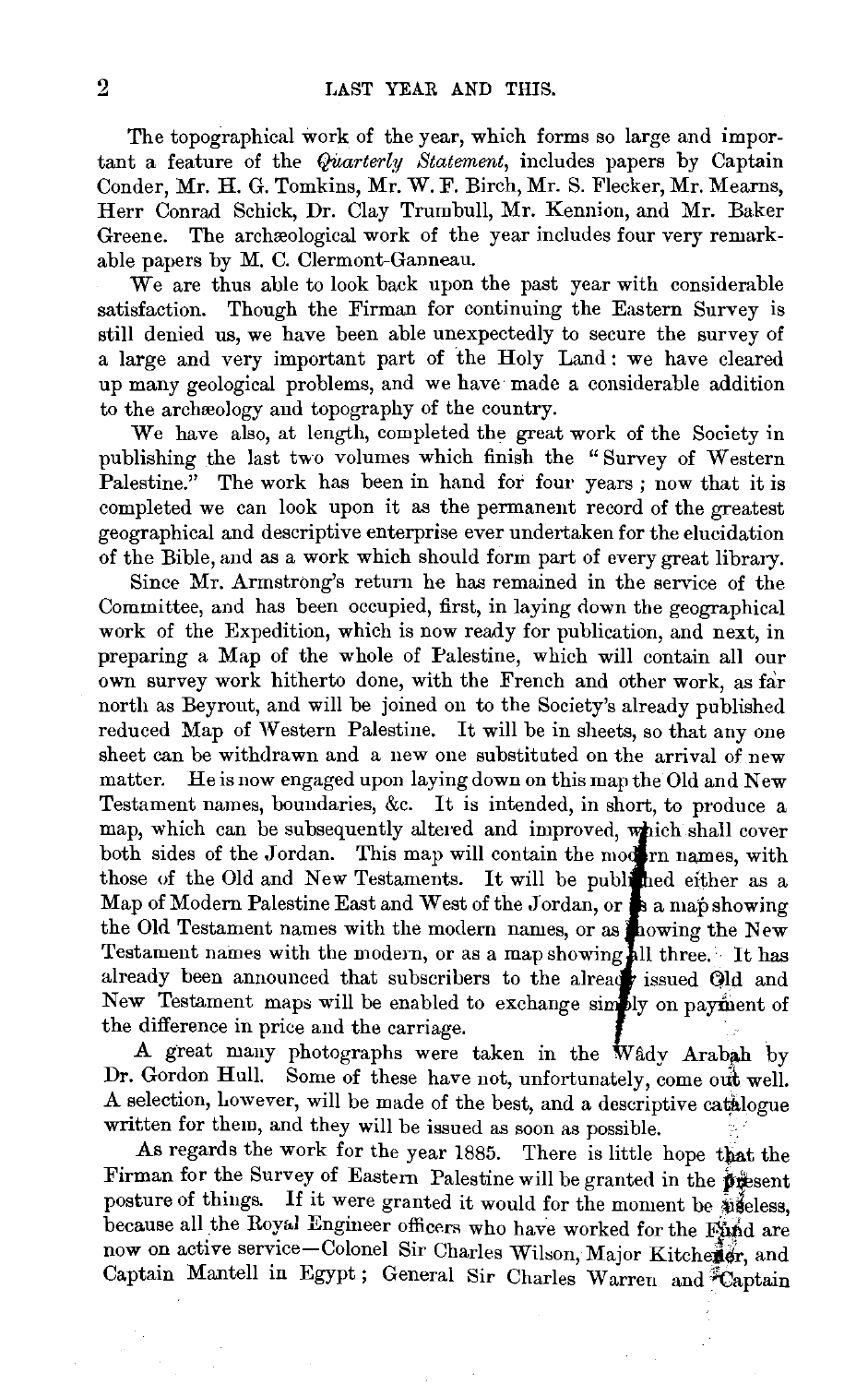Conder in South Africa-and there would be little chance of getting any other officer's services in this period of uncertainty. At the same time we have strong grounds for hoping to make from time to time very'substantial additions to the geography of certain little known·districts from•other sources.

We shall also perhaps be able to undertake certain investigations in Jerusalem, and perhaps elsewhere, as occasion may offer.

It has been suggested that this time of inaction from field work may be utilised for a very important object included'in our original prospectus, but as yet hardly touched, viz., the scientific collection of manners, customs, legends, traditions, superstitions, and religious and ritualistic survivals. The Committee are at present considering a scheme having this in view which has been submitted to them:

As regards publishing next year, we have made the following important  $arrangements :=$ 

(1) "Mount Seir."

This volume has been written for the Committee by Professor Hull. It is now (Christmas, 1884) on the point of publication. It contains a popular account of the journey, and especially of that country, now known as the Wady Arabah, which was the special scene of his labours. A geological map and a geographical map accompany the work, with many other illustrations. The published price will be 10s. 6d.

- (2) A new edition· of Captain Conder's popular and' delightful work, "Tent Work in Palestine," in crown 8vo., at 7s. 6d.
- (3) A new and cheap edition of " Heth and Moab," uniform with the above, at 7s. *6d.*

These two works will be ready by the end of January.

- (4) "Our Work in Palestine." This little book, which ended with the commencement of the Survey, has been out of print for some time. It is proposed, as soon as time can be found, to bring out a new edition, carrying on the popular history of the Society's work to the present date.
- (5) We propose to publish in the *Quarterly Statement* for 1885, the following important papers :-
	- (a) A Translation by Dr. Chaplin of a Hebrew Treatise by Maimonides upon the Temple.
	- ([3) The Natural History Results of the Wady Arabah Expedition, by J. Chichester Hart.
	- (y) A Supplement by Canon Tristram to his "Flora and Fauna."
	- $(8)$  A Paper by Sir Charles Warren on the Arabs of the Sinai Desert.
	- $(\epsilon)$  Topographical papers by Rev. W. F. Birch, Captain Conder, Mr. Boscawen, and other writers.
	- $\mu$ ) Certain geographical papers now in preparation, the results of observations made by a private traveller.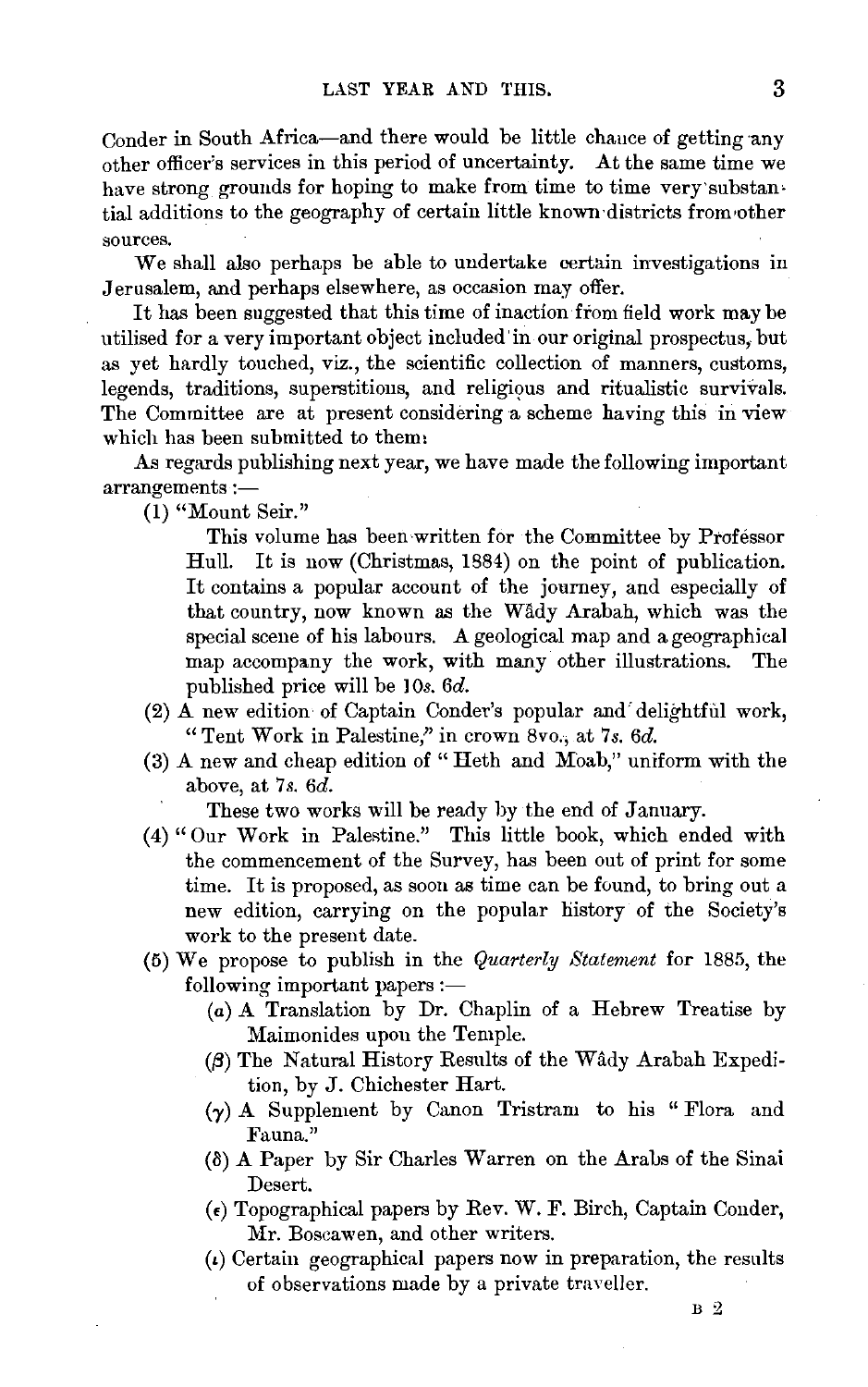There remain in the hands of the Committee for publication:--

- I. The Geological Memoirs by Professor Hull, F.G.S. We shall be able to report upon these when they are completed.
- II. The Memoirs and Plans of the interrupted Survey of Eastern Palestine.

The Memoirs of the 500 square miles executed by Captain Conder are much fuller than those of the country west of the Jordan, because they deal with a district much less known, and fuller, if possible, of interest. Thus, though the area surveyed occupies little more than that covered by a single sheet, on the scale of one inch to the mile, the Memoirs are copious enough to fill a whole volume equal in size to one of those published on the "Survey of Western Palestine," while there are 400 drawings and plans and illustrations, besides a series of photographs.

The Committee have. not yet decided on the form of publication of these Memoirs. They may possibly be published, as in the case of the "Survey of Western Palestine," by special subscription.

Ill. The drawings made for M. Clermont-Ganneau in the year 1874-5 by M. Lecomte.

Many causes have combined to prevent the publication of these most exquisite and valuable drawings. They were executed for the Committee by M. Lecomte, who accompanied M. Clermont-Ganneau to Palestine in the years 1874-5. They are between six and seven hundred in number, and are almost wholly of architectural and archaeological interest. Since they were placed in the hands of the Committee, nine years ago, M. Clermont-Ganneau has been engaged in Constantinople, in Palestine, and in Paris, for the French Foreign Office. He has also held the post of Professor of Semitic Archaeology at the Sorboune. He is now, however, able to promise the necessary explanatory letterpress as soon as it is wanted. The cost of publishing this work in a worthy form will be about £1,500. Perhaps proposals will be issued for a subscription work in the spring.

IV. The copies of the "Survey of Western Palestine" which remain have been placed in the hands of Mr. Alexander P. Watt, of 34, Paternoster Row, who has been appointed by the Society their agent for the sale. They will be issued by him to libraries, &c., in order of application. *Subscribers and those who already possess the work are requested to note that no reduction will be made, either now or at any other time, in the price of this great work.*  On the other hand, the Committee reserve to themselves the right of raising the price of the last copies.

In conclusion, the friends of the Society are earnestly requested to consider that the work is always actively going on; that funds are always needed ; that the real and invaluable work which has been already done must be taken as an earnest of what will be done, and that their continued assistance is asked in support of an enterprise which gives results, solid, enduring, and for all time.